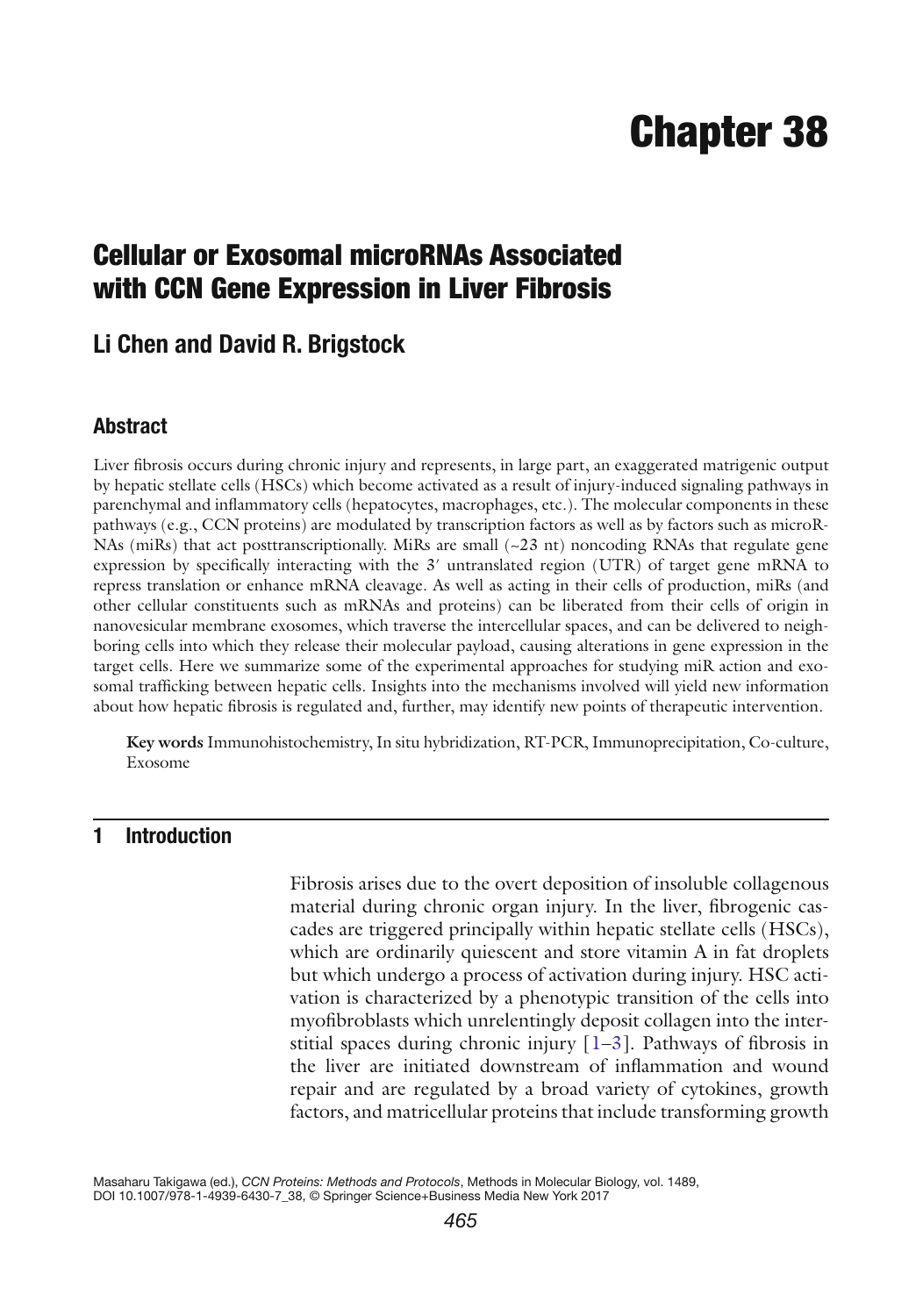factor-beta (TGF-β) as well as CCN1 and CCN2  $[4-8]$ . CCN2 is directly pro-fibrotic and often acts downstream of  $TGF-\beta$  to drive fibrosis. Whereas quiescent HSCs do not produce CCN2 or its receptors, CCN2 promoter activity is highly stimulated in HSC undergoing activation in vivo or in vitro, resulting in high levels of CCN2 mRNA expression and protein production [6].

Recent evidence has shown that microRNAs (miRs) exert important regulatory actions in liver fibrosis. MiRs are small  $(-23$  nt) noncoding RNAs that regulate gene expression by specifically interacting with the  $3'$  untranslated region (UTR) of target gene mRNA to repress translation or enhance mRNA cleavage [9]. We have recently identified a binding site for miR-214 in the CCN2 3′- UTR[\[ 10](#page-15-0)]. High levels of miR-214 in non-injured liver or quiescent HSC engage the CCN2 3'-UTR and inhibit CCN2, thus contributing to suppressed expression of CCN2 under resting (non-pathological) conditions. In contrast the levels of miR-214 are highly diminished in fibrotic liver or activated HSC, allowing CCN2 expression to be manifested [11].

A very new area of research relates to the manner in which fibrosis is regulated by exosomes. Exosomes are 50–150 nm membranous vesicles that arise by inward budding from the limiting membranes of multivesicular bodies (MBV). Upon fusion of MVBs with the plasma membrane, exosomes are liberated from the cells, and traverse intercellular spaces, and may be taken up by neighboring cells  $[12-14]$ . Exosomes contain a complex mixture of miRs, mRNAs, and proteins and therefore their uptake by target cells represents a novel communication pathway through which molecular information is exchanged between donor and recipient cells. MiR-214 is exosomally shuttled between neighboring HSCs and can exert epigenetic effects on the CCN2-UTR in recipient cells [\[ 11, 15\]](#page-15-0).

### **2 Materials**

|                                        | Whenever possible, reagents and drugs administered to animals are<br>to be of pharmaceutical grade. Controlled substances should be<br>locked securely with access restricted only to authorized individu-<br>als. Meticulous record-keeping for all drugs is essential. Animal<br>protocols require institutional approval. |
|----------------------------------------|------------------------------------------------------------------------------------------------------------------------------------------------------------------------------------------------------------------------------------------------------------------------------------------------------------------------------|
| 2.1 HSC Isolation<br><b>Components</b> | 1. Perfusion solution: 1x PBS, pronase, collagenase IV. Add pro-<br>nase $(1.33 \text{ mg/ml})$ and collagenase IV $(0.5 \text{ mg/ml})$ into PBS<br>$(1\times)$ before use.                                                                                                                                                 |
|                                        | 2. Digest solution: Dulbecco's modified Eagle medium/nutrient<br>mixture F-12 (DMEM/F-12), pronase, DNase I. Dissolve<br>pronase ( $1 \text{ mg/ml}$ ) and DNase I ( $1 \text{ mg/ml}$ ) into DMEM/F-12<br>medium before use.                                                                                                |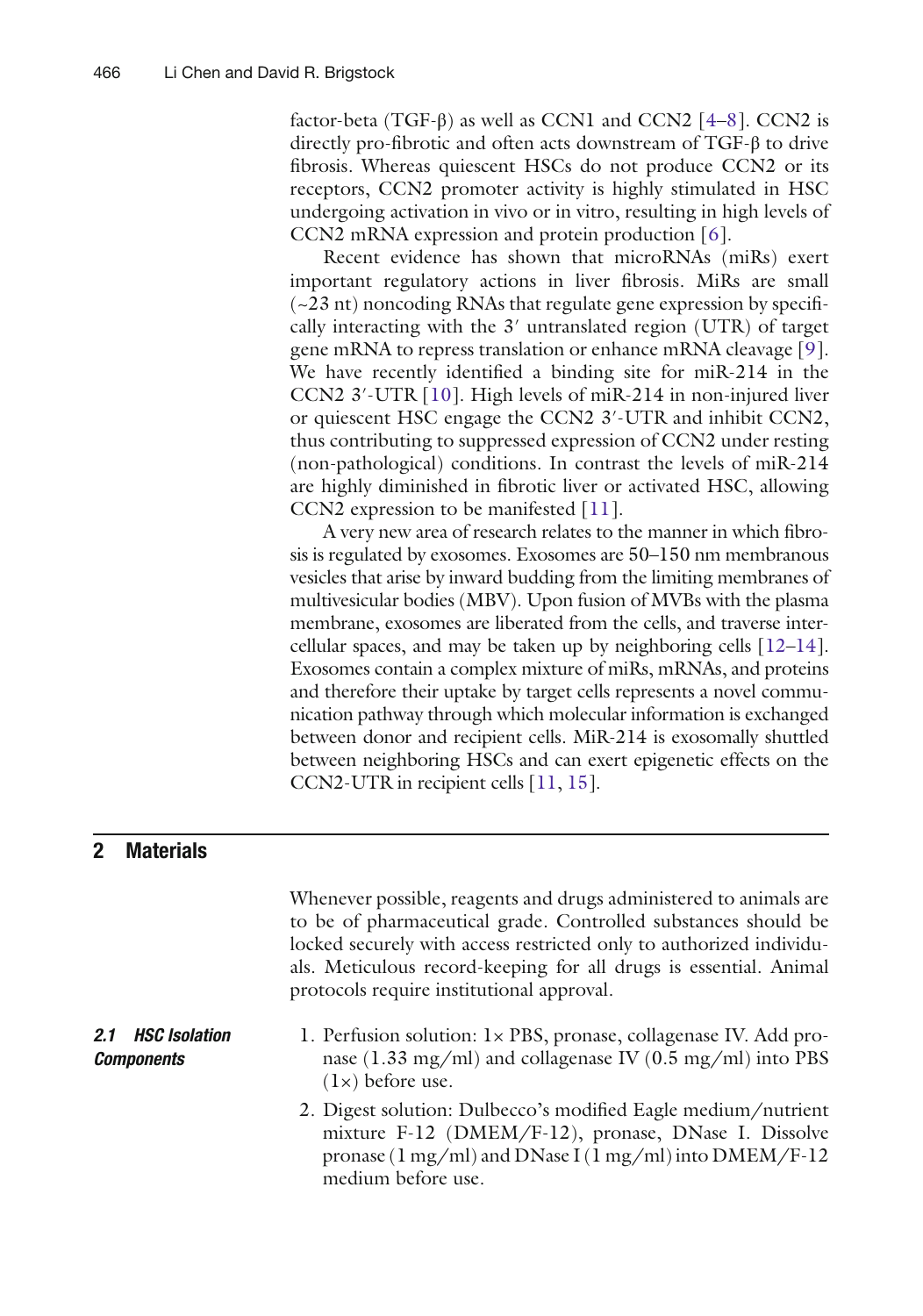- 3. Gradient solution: OptiPrep (Life Technology, Carlsbad, CA, USA). Dilute OptiPrep to 15 % or 11 % in Hanks' Buffered Salt Solution (HBSS) before use.
- 4. Culture medium: DMEM, fetal bovine serum (FBS), Lglutamine, penicillin, streptomycin. Add 10% FBS, 4.5 g/l L-glutamine, 100 U/ml penicillin, and 100 mg/ml streptomycin into DMEM medium. Store at  $4^{\circ}$ C.
- 1. Locked nucleic acid  $(LNA^{TM})$  microRNA probes pre-labeled with double-DIG or pre-labeled with double-FITC (Exiqon Inc., Woburn, MA, USA). Store at −20 °C.
	- 2. Hybridization kit (e.g., miRCURY LNA™ microRNA in situ hybridization (ISH) optimization kit, Exiqon Inc.). Store at 4 °C.
	- 3. MicroRNA ISH Buffer (e.g., microRNA ISH Buffer, Exiqon Inc.). Store at 4 °C.
	- 4. Saline-sodium citrate (SSC) buffer  $(20\times)$ : 175.3 g NaCl, 88.2 g trisodium citrate. Make to 1000 ml with distilled water  $(pH 7.0)$ .
	- 5. KTBT buffer : 7.9 g Tris–HCl (50 mM) pH 6.8, 8.7 g NaCl (150 mM), and 0.75 g KCl (10 mM). Make to 1000 ml with distilled water.
	- 6. ISH block solution (e.g., ISH block solution, Roche, Indianapolis, IN, USA).
	- 7. Nitro-blue tetrazolium (NBT) and 5-bromo-4-chloro-3′ indolyl phosphate (BCIP). Store at 4 °C.
	- 8. Eukitt® mounting Medium (VWR, Radnor, PA, USA), Prolong Gold Mounting Medium with 4',6-diamidino-2-phenylindole (DAPI) (Life Technologies, Carlsbad, CA). Store at 4 °C.

 1. Blocking reagent: Skim milk, 1× PBS . Dissolve 3 g skim milk in 100 ml PBS  $(1\times)$ .

- 2. PBS -T: PBS, 0.1 % Tween 20.
- 3. Mounting medium, e.g., Vectashield (Vector Laboratories, Burlingame, CA, USA) or equivalent, containing 4', 6- diamidino-2-phenylindole (DAPI) nuclear stain. Store at  $4^{\circ}$ C.
- 1. MicroRNeasy mini kit (Qiagen, Valencia, CA, USA), miScript II RT kit (Qiagen). Store at 4 °C.
- 2. Primers (Table [1](#page-3-0)).

*2.5 CCN2 3*′*- UTR Construction and miR-214 Targeting Assay Components*

*2.4 Quantitative RT- PCR Components*

*2.3 Immunofl uorescence Components*

*2.2 In Situ Hybridization Components*

- 1. Fire-Ctx sensor lentivector (SBI, Mountain View, CA, USA). Store at −20 °C.
- 2. Electroporation kit (Nulceofector, Lonza, Houston, TX, USA). Store at 4 °C.
- 3. Pre-mir-214(Life Technologies). Store at –20 °C.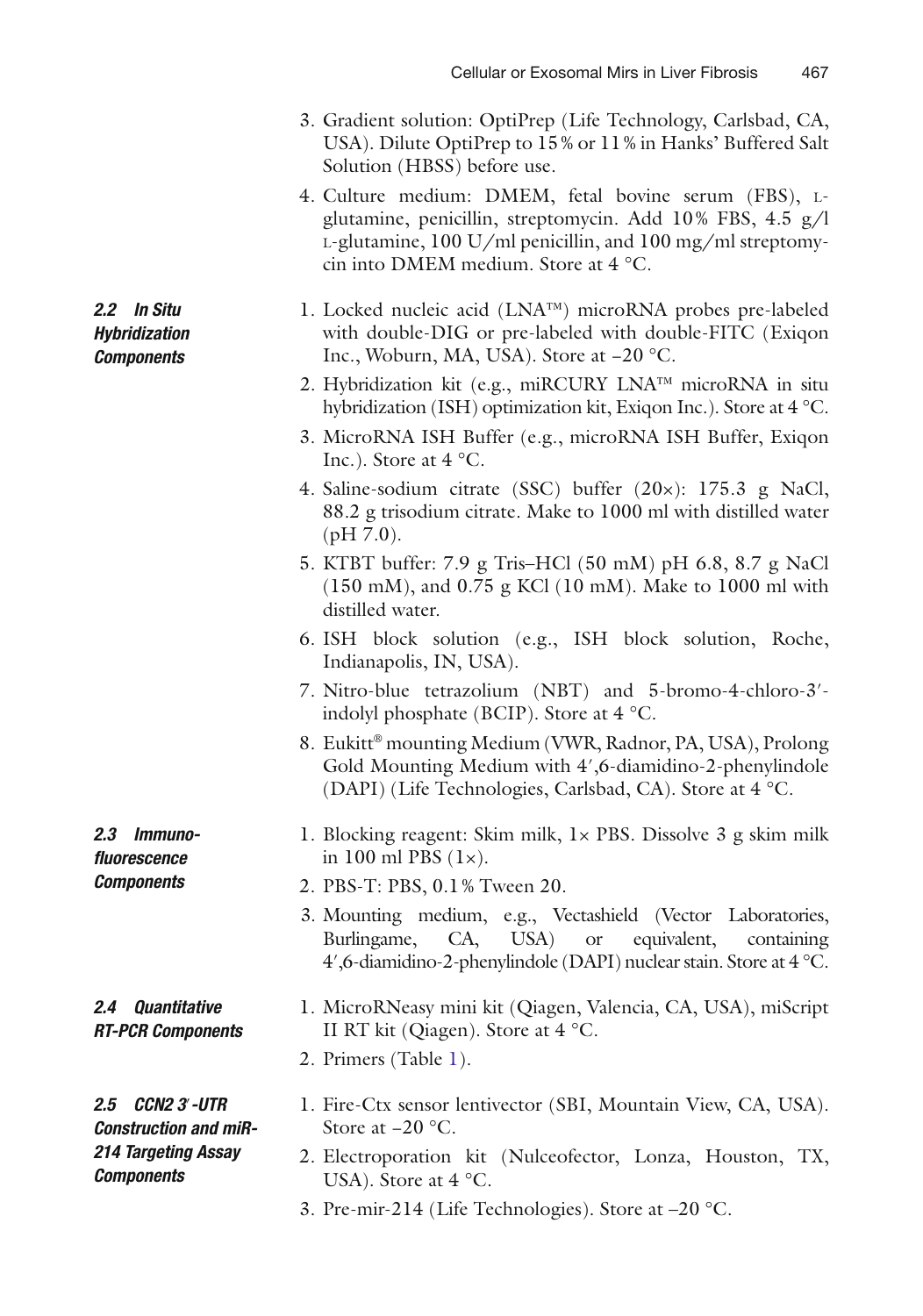<span id="page-3-0"></span>

|                           | GenBank          | <b>Primers</b>               |                              | Product         |
|---------------------------|------------------|------------------------------|------------------------------|-----------------|
| Gene                      | accession number | <b>Sense</b>                 | <b>Antisense</b>             | size (bp)       |
| CTGF                      | NM_010217        | 5' CACTGCCAGTGGAGTTCA 3'     | 5' AAGATGTCATTGTCCCCAGG 3'   |                 |
| niR-214                   | NR_029796        | 5' ACAGCAGGAAGACAGGCA 3'     | Universal antisense          | $\overline{20}$ |
| Collagen<br>$1(\alpha 1)$ | NM_007742        | 5' GCCGAACCCAAGGAAAAGAAGC 3' | 5' CTGGGAGGCTGGTGGACATTAG 3' | 148             |
| aSMA                      | NM_007392        | 5'GGCTCTGGCTGTAAGG3'         | 5'CTCTTGCTCTGGGCTTCATC3'     | 148             |
| GAPDH                     | NM_002046        | 5' TGCACCACCAACTGCTTAGC 3'   | 5' GGCATGGACTGTGGTCATGAG 3'  | $\delta$        |

 **Table 1 Primers used for RT-PCR**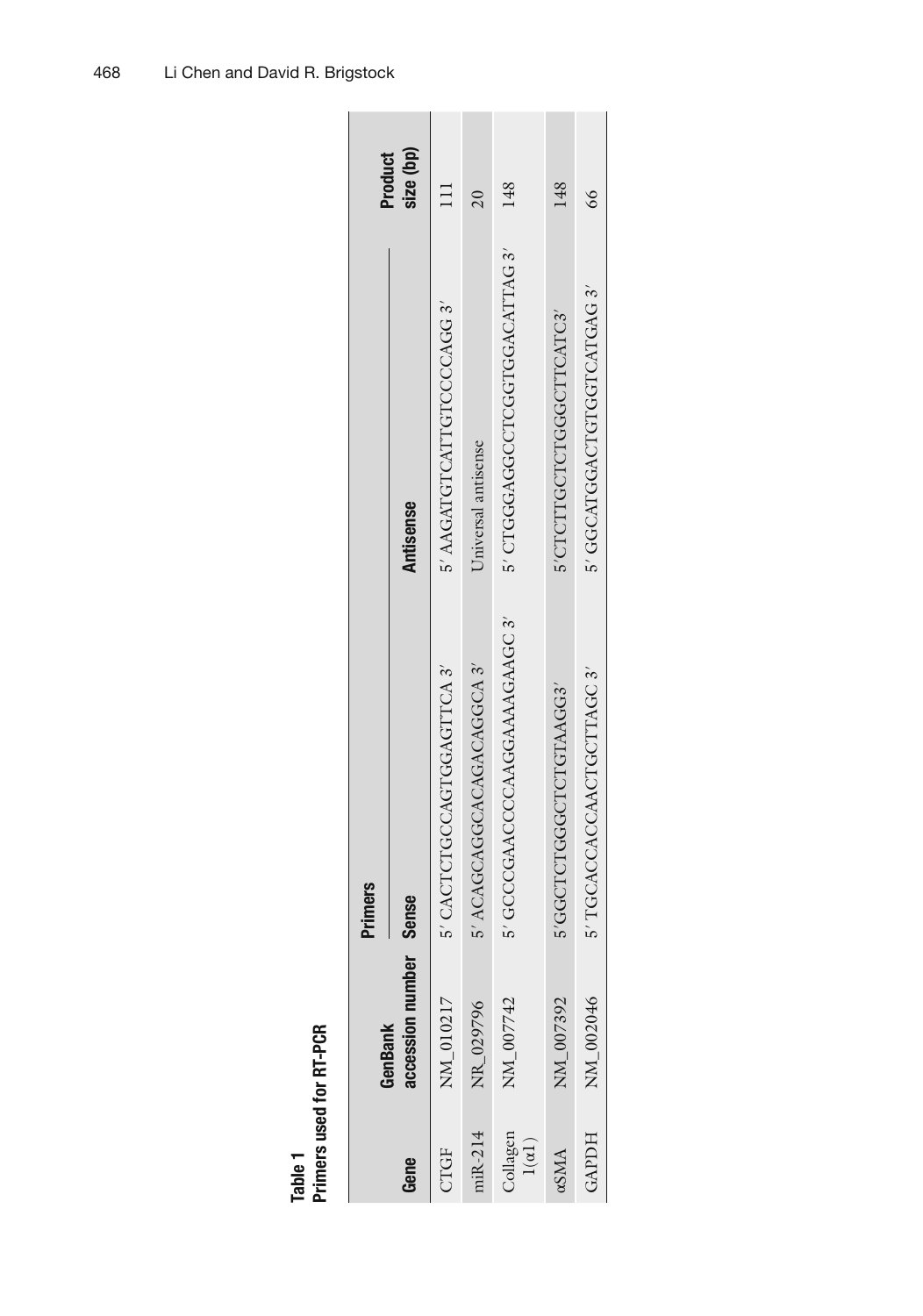- 4. pRL-CMV vector, E1910 Dual Luciferase Reporter Assay System (Promega, Madison WI, USA). Store at −20 °C.
- 5. Cytotoxic reagent (CTX) (Clontech, Mountain View CA, USA). Store at −20 °C.
- 6. CytoSelect™ assay kit (Cell Biolabs Inc., San Diego, CA, USA). Store at 4 °C.

#### 1. PureExo Exosome Isolation Kits (101Bio, Palo Alto, CA, USA). *2.6 Exosome Assay Components*

- 2. Dynamic light scattering instrument, e.g., BI 200SM (Research Goniometer System, Brookhaven Instruments Inc., Holtville NY, USA) or equivalent.
- 3. Zeta Potential Analayzer, e.g., ZetaPALS (Brookhaven Instruments Inc., Holtsville, NY, USA) or equivalent.
- 4. Carbon-coated 400 mesh copper grids (Electron Microscopy Sciences, Hatfield, PA, USA).
- 5. Electron microscope for transmission electron microscopy (TEM) , e.g., H-7650 (Hitachi High Technologies America, Pleasanton, CA, USA) or equivalent.
- 6. Electron microscope for cryogenic TEM, e.g., Tecnai G2 F20 microscope (FEI, Hillsboro, Oregon, USA) or equivalent.
- 7. Radioimmunoprecipitation (RIPA) buffer: 50 mM Tris-HCl, 150 mM NaCl, 1% NP-40, 0.5% sodium deoxycholate, 0.1% SDS (pH 7.4). Make to 100 ml with distilled water. Store at 4 °C.
- 8. Loading buffer  $(2x)$  for sodium dodecyl sulfate gel electrophoresis (SDS-PAGE): 8 M Urea, 70 mM Tris–HCl pH 6.8, 3% SDS, 0.005 % bromophenol blue, 5 % β-mercaptoethanol. Make in distilled water. Store at −20 °C.
- 9. Western blot transfer buffer: 25 mM Tris–HCl pH 8.3, 150 mM glycine,  $20\%$  (v/v) methanol. Make in distilled water.
- 10. Enhanced chemiluminescence kit. Store at  $4 \degree C$ .
- 11. PKH26 fluorescent dye. Store at 4 °C.
- 12. Culture-Insert μ-Dish 35 mm system (Ibidi Inc., Verona, WI, USA).
- We commonly use monoclonal anti-digoxigenin-alkaline phosphatase antibody (Roche, Indianapolis, IN), monoclonal anti-mouse αSMA antibody (Dako Cytomation, Denmark), polyclonal anti-rabbit collagen  $1(\alpha 1)$  (Abcam, Cambridge, MA), CD9 antibody (SBI System Biosciences, Mountain View, CA, USA), Alexa Fluor®488 goat-anti-chicken IgY, Alexa Fluor® 568 goat-anti-rabbit IgG, Alexa Fluor<sup>®</sup> 647 goat anti-mouse IgG (Life Technologies). *2.7 Antibodies*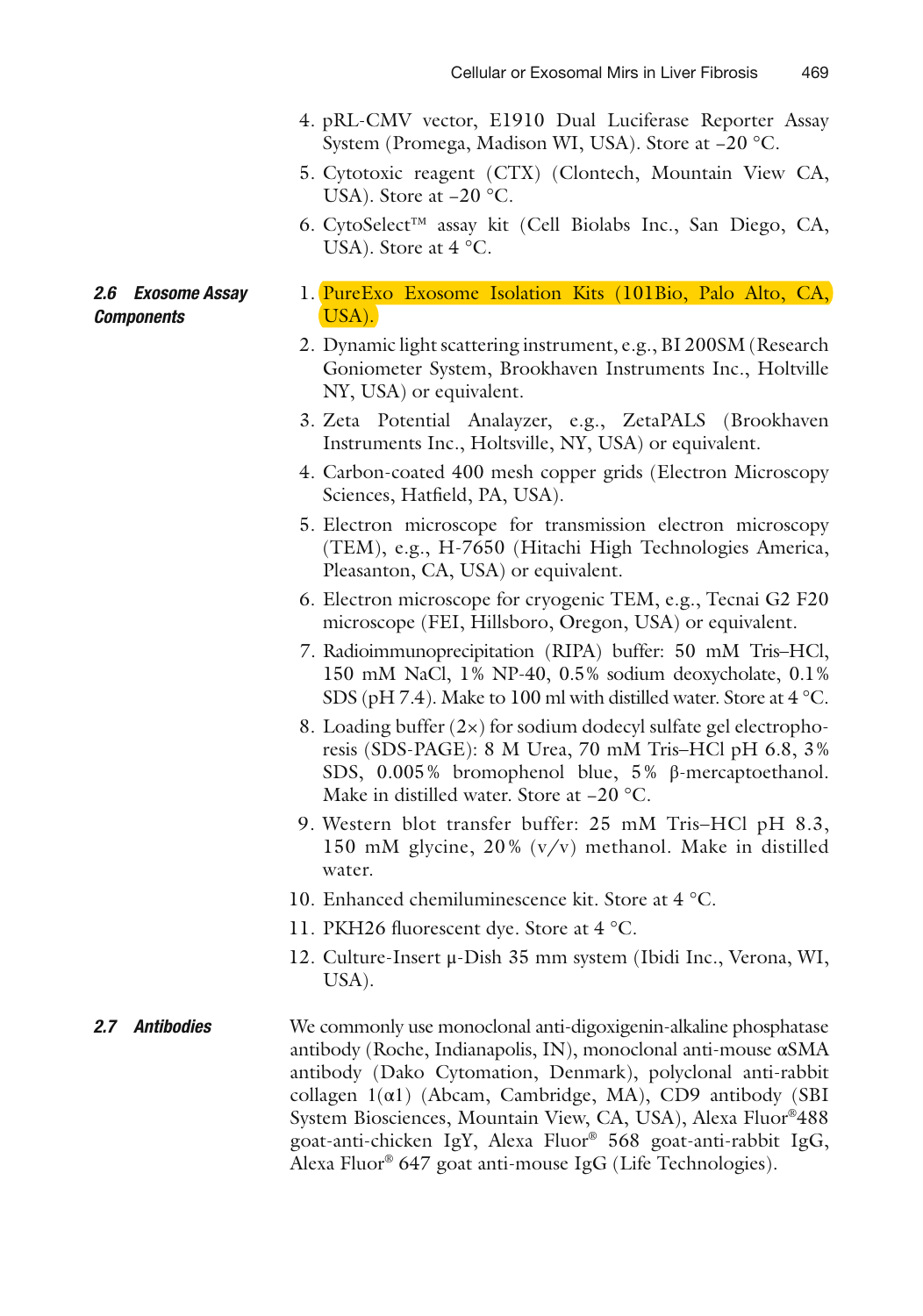#### <span id="page-5-0"></span>**3 Methods**

*3.1 Isolation of Mouse HSC*

 1. HSC can be successfully isolated from the liver of a wide variety of strains of mice. Typically, HSCs are collected and pooled from five male mice  $(4-6$  weeks of age, approx.  $25-30$  g) of the same strain and then cultured in vitro.

- 2. Anesthetize mice with ketamine  $(66 \text{ mg/kg})$  and xylazine (14 mg/kg) and ensure a very deep plane of anesthesiaby strong toe pinch. Optionally, blood (0.5–0.7 ml) is collected by cardiac puncture using a 25-gauge needle. Cardiac function will be compromised but the heart will still beat slowly. Place animal on its back and spray the abdomen with 70% alcohol. Access the liver through an abdominal incision. Introduce a 22GA needle  $(1.001N, 0.9 \times 25$  mm) into the infra-hepatic vena cava and snip the portal vein with scissors. Initiate systemic perfusion of 20–30 ml PBS (results in immediate death) followed by the perfusion solution.
- 3. Remove perfused livers from five mice, mince with scissors, and digest in the digest solution.
- 4. Stop the digestion with 3 ml serum and centrifuge at  $300 \times g$ for 10 min  $(4 \degree C)$ . Rinse the pellets and centrifuge them again under the same conditions.
- 5. Filter the resulting cell suspension through a metal sieve (120  $\mu$ m) and centrifuge at 300  $\times g$  for 10 min (4 °C) and then remove the supernatant.
- 6. Prepare the gradient solutions .
- 7. Resuspend the cell pellet in 15% OptiPrep gradient solution and place in a centrifuge tube. Over the top of this solution, layer the 11% OptiPrep gradient solution, followed by HBSS on top of that. Centrifuge the resulting cell suspension at  $1400 \times g$  for 30 min without braking. HSCs separate into a hazy band just above the interface of the gradient in the aqueous buffer. Harvest the band.
- 8. Wash the band of cells and resuspend them at  $10^5$  cells/ml in the culture medium.
- 9. Plate the cells into flasks or multi-well plates as needed.
- 10. Verify HSC identity and purity by buoyant density, phasecontrast microscopy, oil red staining, and immunostaining for glial fibrillary acidic protein (GFAP) or desmin (see Note [1](#page-13-0)). Immunostaining can also be performed for additional markers such as alpha smooth muscle actin  $(\alpha SMA)$ , connective tissue growth factor (CCN2), or collagen  $1(\alpha 1)$  which are induced in the cells as they become autonomously activated in culture.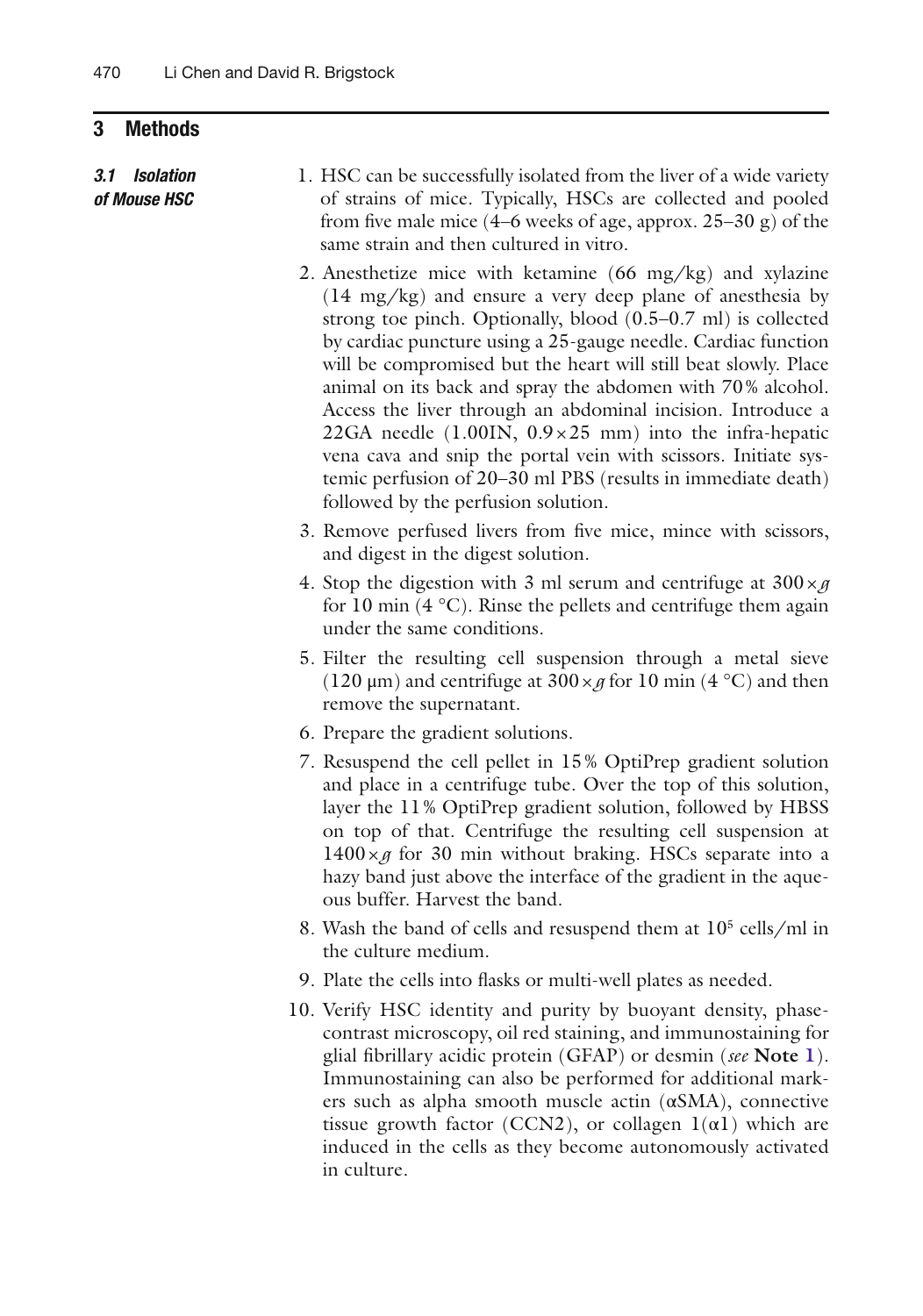*3.2 Detection of microRNA in Hepatic Tissue by In Situ Hybridization* 

- 1. Tissue preparation: Superior results are obtained by perfusion of the liver to remove blood components. Follow the procedure in Subheading [3.1](#page-5-0), **step 2**, except that the surgical approach is to make a V-cut through the skin and abdominal wall about 1 cm caudal to the last rib. Make a small incision in the diaphragm to equalize the heart chamber and external pressures, lift the sternum upwards, cut the rib cage laterally about 1 cm in each direction to access the heart chamber, insert a 23–25-gauge butterfly needle into the left ventricle, and clip the aorta with scissors.
- 2. Perfuse animals with  $20-30$  ml 4% paraformaldehyde for fixation. Resect the liver and place in  $4\%$  paraformaldehyde overnight at  $4 \degree C$ . Wash fixed livers three times with 70% ethanol before embedding in paraffin blocks. Cut sections of  $6 \mu m$  and mount on slides ( *see* **Note [2](#page-13-0)**). As an alternative approach, one lobe of the livers is tied off with suture material after PBS perfusion (for later RNA extraction) prior to perfusion of the remainder of the liver with 4% paraformaldehyde. The various lobes are then processed for histology as above or frozen for RNA extraction( *see* Subheading [3.5](#page-8-0)).
- 3. Hybridization is performed as described in the instructions for the miRCURY LNA™ microRNA ISH optimization kit.
- 4. De-paraffinize the liver sections with xylene and ethanol solutions at room temperature by placing with sections in a slide rack, and then move among jars according to Table [2,](#page-7-0) ending up in PBS .
- 5. Incubate with proteinase-Kfor 10 min at 37 °C ( *see* **Note [3](#page-13-0)**) and wash twice with PBS. Dehydrate the sections in graded alcohol (Table [3](#page-7-0)) and air-dry the slides on clean paper towels for 15 min.
- 6. Place the slides on a flat surface and hybridize the sections with a probe in microRNA ISH buffer for the microRNA of interest (e.g., miR-214 for CCN2) or scramble sequence probes (*see*) **Note [4](#page-13-0)**).
- 7. Apply sterile and RNase-freeglass cover slips onto the sections and seal along all four edges with Fixogum for 60 min at 55 °C ( *see* **Note [5](#page-13-0)**).
- 8. Remove Fixogum using tweezers and carefully detach cover slips. Place the slides in  $5 \times$  SSC solution. Wash the slides with varying concentrations of SSC buffer at 55 °C as shown in Table [4](#page-7-0) ( *see* **Note [5](#page-13-0)**).
- 9. Incubate the slides with anti-digoxigenin-alkaline phosphatase antibody (1:800) for 60 min after blocking the sections with block solution.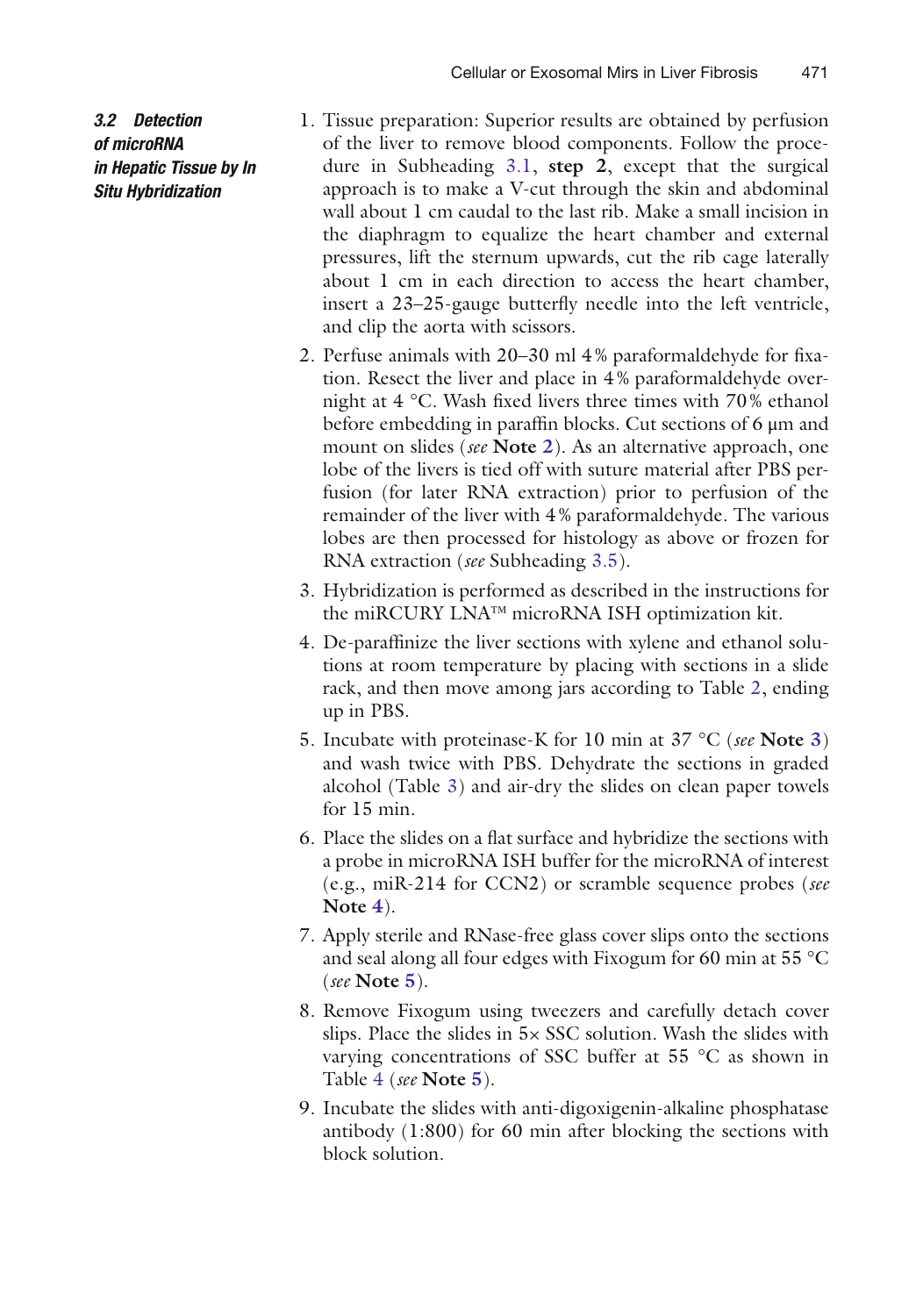#### <span id="page-7-0"></span> **Table 2 De-paraffinization steps for ISH**

| <b>Step</b>    | <b>Solvent</b> | <b>Duration</b> |
|----------------|----------------|-----------------|
| $\mathbf{I}$   | Xylene         | Immerse 5 min   |
| $\mathcal{L}$  | Xylene         | Immerse 5 min   |
| 3              | Xylene         | Immerse 5 min   |
| $\overline{4}$ | 99.9% Ethanol  | Dip 10 times    |
| 5              | 99.9% Ethanol  | Dip 10 times    |
| 6              | 99.9% Ethanol  | Immerse 5 min   |
| 7              | 96% Ethanol    | Dip 10 times    |
| 8              | 96% Ethanol    | Immerse 5 min   |
| 9              | 70% Ethanol    | Dip 10 times    |
| 10             | 70% Ethanol    | Immerse 5 min   |
| 11             | <b>PBS</b>     | Immerse 2–5 min |

#### **Table 3 Dehydration steps for ISH**

| <b>Step</b>   | <b>Solvent</b> | <b>Duration</b>   |
|---------------|----------------|-------------------|
|               | 70% Ethanol    | Dip 10 times      |
|               | 70% Ethanol    | Immerse for 1 min |
| $\mathcal{E}$ | 96% Ethanol    | Dip 10 times      |
|               | 96% Ethanol    | Immerse for 1 min |
| 5             | 99.9% Ethanol  | Dip 10 times      |
| 6             | 99.9% Ethanol  | Immerse for 1 min |

#### **Table 4 Post- hybridization SSC wash steps for ISH**

| <b>Step</b>    | <b>Buffer</b>    | <b>Duration</b> | <b>Temperature</b> |
|----------------|------------------|-----------------|--------------------|
|                | $5 \times$ SSC   | $5 \text{ min}$ | Hyb temp           |
| 2              | $1 \times SSC$   | $5 \text{ min}$ | Hyb temp           |
| 3              | $1 \times SSC$   | $5 \text{ min}$ | Hyb temp           |
| $\overline{4}$ | $0.2 \times$ SSC | $5 \text{ min}$ | Hyb temp           |
| 5              | $0.2 \times$ SSC | $5 \text{ min}$ | Hyb temp           |
| 6              | $0.2 \times$ SSC | $5 \text{ min}$ | Room temp          |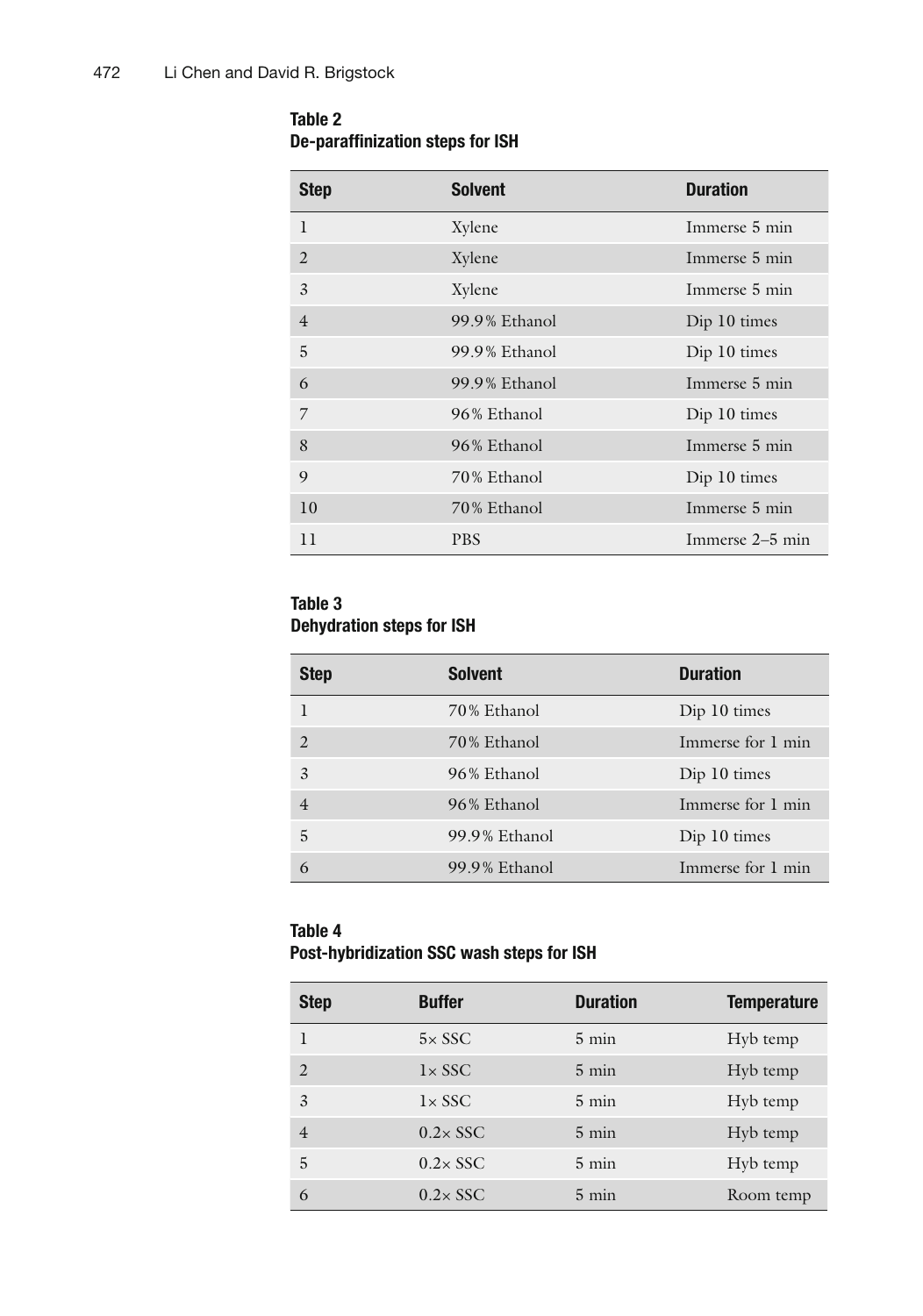- 10. Wash the slides with PBS -T and apply NBT/BCIP substrates at 30 °C for 2 h. Stop the reaction with KTBT bufferand wash with water twice.
- 11. Counterstain the slides with Nuclear Fast Red™, dehydrate the slides in graded ethanol solutions according to Table  $3$ , mount with Eukitt<sup>®</sup> Medium, and examine by confocal microscopy.
- 1. Fix HSC with 2.5 % glutaraldehyde for 30 min, wash with 4.5 % sucrose in PBS, and then permeabilize the cells with 0.3% Triton X-100 in PBS for 15 min, followed by PBS-T for 5 min. All steps are at room temperature.
	- 2. Incubate HSC with proteinase-Kfor 10 min at 37 °C ( *see* **Note [6](#page-13-0)**) and fix the cells with 4% paraformaldehyde for 5 min at room temperature. Wash HSC with PBS-T and treat the cells with 50% formamide/ $2 \times$  SSC before hybridization.
	- 3. Hybridize HSCs with probe(s) to the microRNA of interest (e.g., miR-214 for CCN2) or with a scrambled sequence (*see* **Note** [7](#page-13-0)) for 30 min at 58 °C in microRNA ISH buffer followed by washes with graded concentrations of SSC buffer (Table [4](#page-7-0)) at 58 °C. Mount cells in Prolong Gold Mounting Medium with DAPI and examine by confocal microscopy.
- 1. De-paraffinize liver sections with xylene and ethanol as described above (Table [2\)](#page-7-0). Fix cultured HSC with 4 % paraformaldehyde for 1 h at room temperature and then rinse the cells three times with PBS.
- 2. Incubate liver sections or mouse HSC with blocking reagent for 1 h at room temperature.
- 3. Rinse and apply primary antibodies against CCN2 (5  $\mu$ g/ml), αSMA (1:100), or collagen  $1(α1)$  (1:250) overnight at 4 °C with mixing.
- 4. Rinse the sections four times with PBS -T, 15 min each time.
- 5. Add, respectively, Alexa Fluor ®488 goat-anti-chicken IgY, Alexa Fluor<sup>®</sup> 568 goat-anti-rabbit IgG, or Alexa Fluor<sup>®</sup> 647 goat anti-mouse IgG (all at  $1:1000$ ) for 1 h at room temperature.
- 6. Rinse the sections three times in PBS -T for 15 min and one time in PBS for 15 min at room temperature with agitation.
- 7. Mount the slides with Vectashield Mounting Medium and examine by fluorescence or confocal microscopy.
- 1. Extract total RNA (including microRNAs) from frozen tissues or cultured HSC using a microRNeasy mini kit according to the manufacturers' protocols.
- 2. Reverse transcribe RNAs into cDNAs using a miScript II RT kit according to the manufacturers' protocols.

*3.4 Immunofl uorescent Staining of CCN2, αSMA, or Collagen 1(α1) in Liver Sections or Mouse HSC*

<span id="page-8-0"></span>*3.3 Detection of microRNA in Mouse Primary HSC by ISH*

*3.5 Extraction and Quantitative RT- PCR (qRT- PCR) of Cellular RNAs*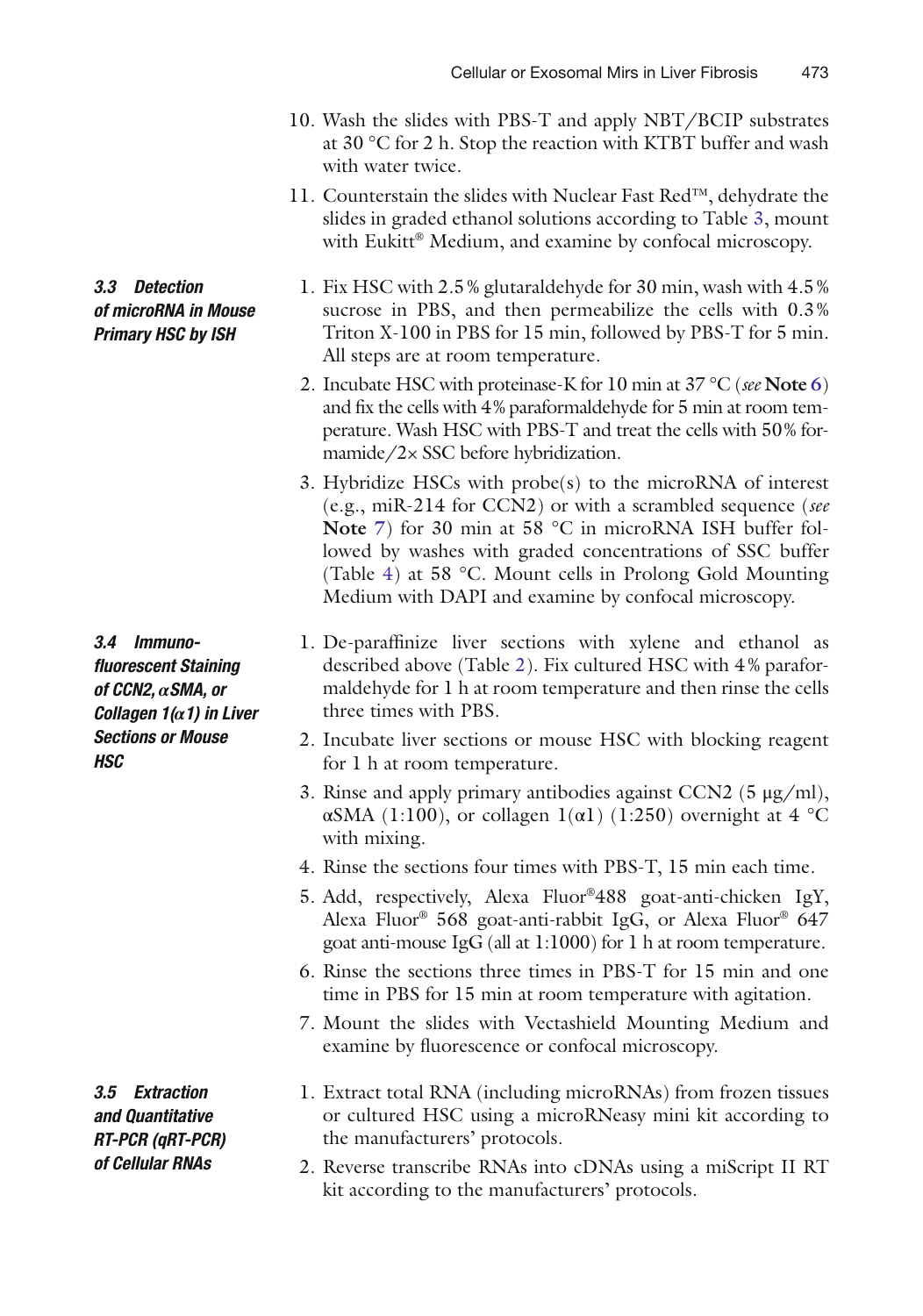*3.6 miR-Selection Fire-Ctx Lentivector-CCN2 3*′*- UTR Construction*

- 3. Use qRT-PCR to analyze expression of relevant transcripts, such as those for miR-214, CCN2,  $\alpha$ SMA, or collagen  $1(\alpha 1)$ (Table [1\)](#page-3-0). Run each reaction in triplicate, and normalize to GAPDH. Negative controls are reactions lacking reverse transcriptase or sample (template).
- 1. Identify potential binding sites for microRNAs that directly regulate  $CCN2$  (e.g., miR-214) by performing a BLAST search of the CCN2 3'-UTR (mouse, human).
	- 2. For mouse, amplify the full-length 997 bp 3′-UTR of CCN2 (Genbank SEQ ID: BC006783.1) by PCR from primary mouse HSC genomic DNA using forward primer 5′-GAGGGATCCGTCACACTCTCAACAAATAAAC TGCCC-3' and reverse primer 5'-GAGGAATTCAGCC AGGAAGTAAGGGAACCGAACTCA-3' (Fig. 1a).
	- 3. Digest the PCR fragment with BamH I and EcoR I and then subclone CCN2 3'-UTR into Fire-Ctx sensor lentivector, downstream of the *Firefly* luciferase reporter and cytotoxin ( *CTX*) drug sensor genes. Verify the construction by DNA sequencing (Fig. 1b).
	- 4. Incorporate a 5-base mutation into the CCN2 3′- UTRat the predicted binding site for the miR of interest (e.g.,  $GTCCG \rightarrow ACAAT$  for miR-214; Fig. 1a). Amplify the mutated form of CCN2 3'-UTR from the wild-type UTR using relevant primers (e.g., forward primer





 **Fig. 1** Characterization of miR-214 —CCN2 3′- UTR interactions. ( **a** ) Alignment of miR-214 with its binding site in the mouse CCN2 3′-UTR (Genbank SEQ ID: BC006783.1). The *red box* shows the mutated version of the UTR. (b) Organization of the miR-Selection Fire-Ctx lentivector containing CCN2 3'-UTR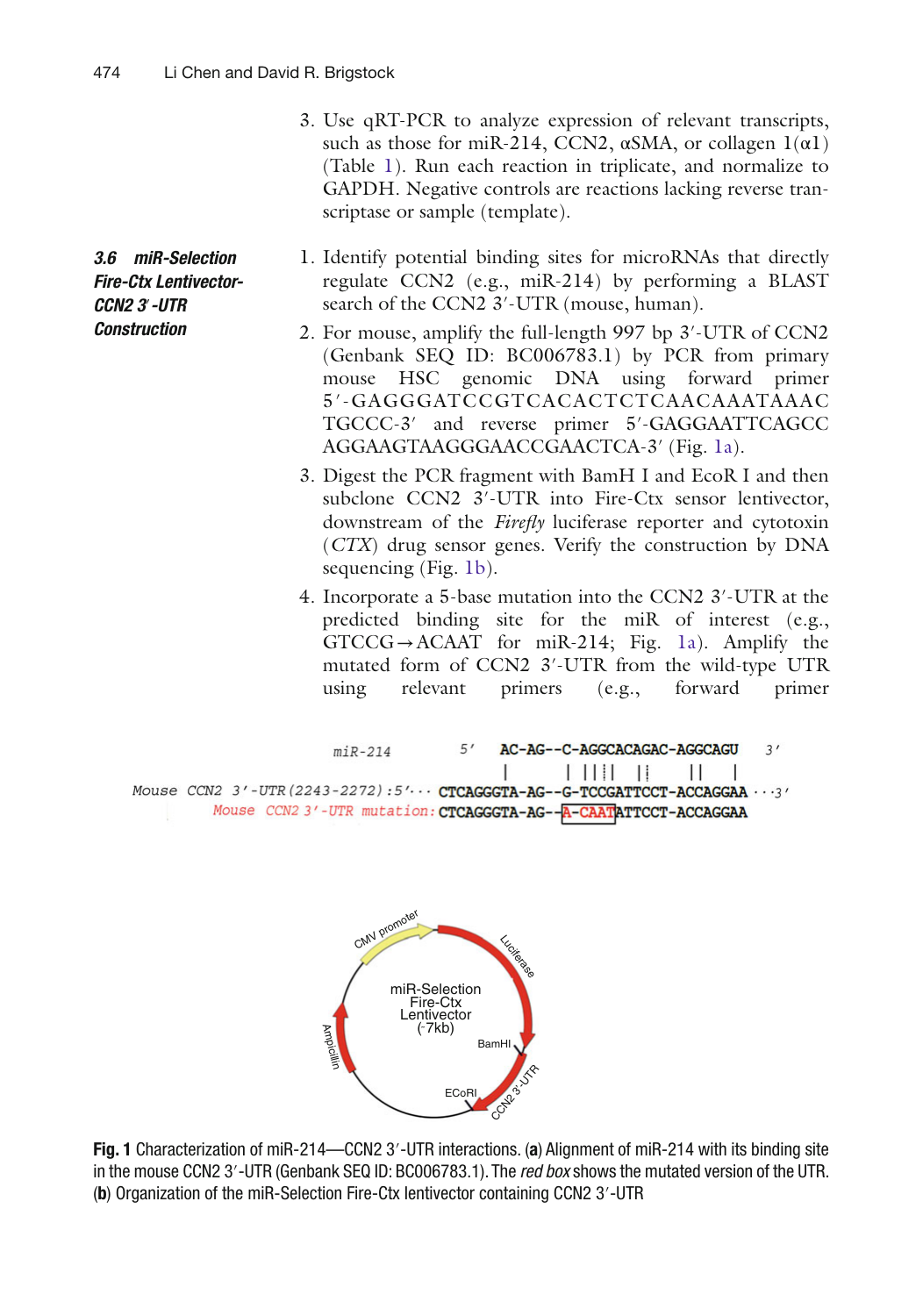5 ′-CTGGCTCAGGGTAAGACAATATTCCTACC AGGAAG-3' and reverse primer 5'-CTTCCTGGTAGGAAT ATTGTCTTACCCTGAGCCAG- 3′ for the miR-214-binding mutant), and verify by DNA sequencing.

- 1. Co-transfect mouse HSC by electroporation( *see* **Note [8](#page-13-0)**) with 100 nM of the hairpin precursor of miR-214 (pre-mir-214) and 3 μg Fire-Ctx sensor lentivectors containing wild-type or mutant CCN2 3'-UTR, or vector alone. To control for transfection efficiency, cells are also transfected with 0.8 μg pRL-CMV vector containing *Renilla* luciferase reporter gene.
	- 2. Measure luciferase activity in triplicate using an E1910 Dual Luciferase Reporter Assay System after 24 h. Use *Renilla* luciferase activity for normalization, and compare firefly luciferase activity in pre-mir-214 transfected cells to that in mocktransfected cells.
	- 3. Alternatively, 24 h after transfection, treat the cells with CTX reagent (1:1000) for 3–4 days. Assess the cell viability using a CytoSelect™ assay.
- 1. Harvest exosomes from HSC cultures by subjecting HSCconditioned medium to a low-speed centrifugation step (e.g.,  $10,000 \times g$  for 20 min at 4 °C) from which the supernatant is then subjected to ultracentrifugation at  $100,000 \times g$  for 90 min at  $4^{\circ}$ C. The supernatant is removed and pellet is resuspended in 1 ml of cold  $(4 \degree C)$  PBS and then subsequently ultracentrifuged at  $100,000 \times g$  for 90 min at 4 °C. Resuspend the pellet in 250–500 μl PBS.
	- 2. Harvest circulating exosomes from serum using PureExo Exosome Isolation Kit.
	- 3. Perform dynamic light scattering  $(632.8 \text{ nm} \text{ laser}, 90^{\circ} \text{ detector})$ tion angle) using a BI 200SM Research Goniometer System to establish the size range of the exosomes.
	- 4. Use a ZetaPALS analyzer to establish zeta potential (net charge) of the exosomes.
	- 5. Perform transmission electron microscopy (TEM) to establish exosome size and morphological characteristics. Coat exosomes on to carbon-coated 400 mesh copper grids, stain with 2% uranyl acetate, air-dry, and image by TEM with an H-7650 microscope. Alternatively, to preserve membrane integrity and morphology, coat exosomes on to carbon-coated grids, blot the surface to dry it, and then plunge-freeze in liquid nitrogencooled ethane slush. Cryogenic TEM is performed using a Tecnai G2 F20 microscope (Fig. [2](#page-11-0)) ( *see* **Note [9](#page-13-0)**).
	- 6. Perform SDS-PAGEand Western blot analysis to verify the presence of well-characterized exosome markers (e.g., CD9,

<span id="page-10-0"></span>*3.7 Demonstration That miR-214 Directly Targets the CCN2 3*′*- UTR* 

*3.8 Exosome Isolation and Characterization*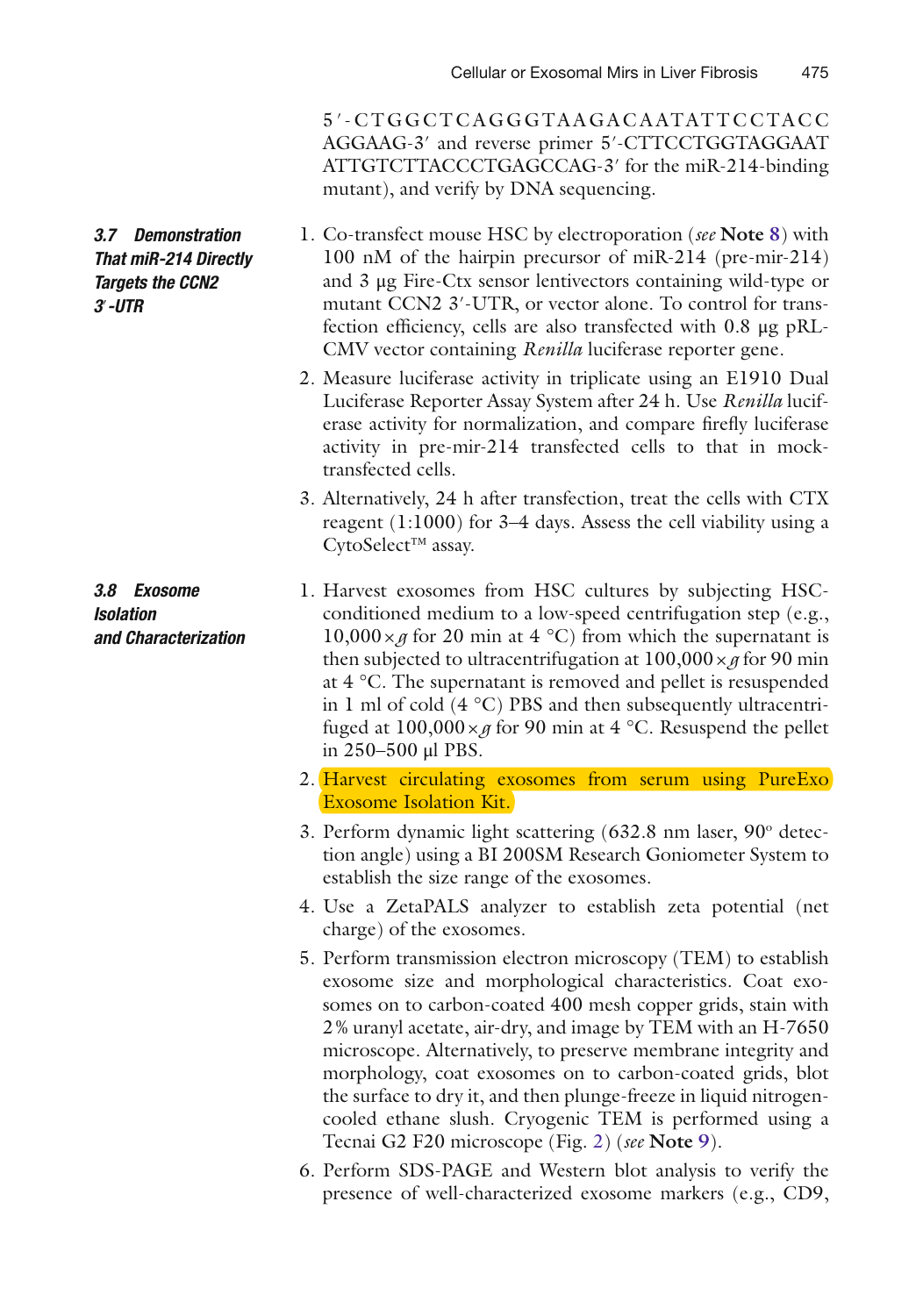CD81). Resuspend the exosome-rich pellet in loading buffer, separate on a polyacrylamide gel, and transfer to a nitrocellulose membrane using transfer buffer. Block the membrane with blocking reagent and incubate first with a CD9 antibody overnight at 4 °C, followed by goat anti-rabbit HRP secondary antibody  $(1:2000)$  for 1 h at room temperature. Detect the immunoreactive CD9 protein band by enhanced chemiluminescence .

- 1. Transfect P6 primary mouse HSC with pre-mir-214(100 nM) by electroporation, and incubate the cells in fresh serum-free DMEM/F12 medium in T-75 culture flasks for 36 h. Controls include non-treated or mock-transfected cells.
	- 2. Harvest and purify exosomes released into the conditioned medium. Isolate total RNA from 200 μg exosomes using miR-Neasy mini kits as described above. Run triplicate RT- PCR reactions for the miRs of interest. Normalize the data to an unchanged constituent, e.g., let-7a ( *see* **Note [10](#page-13-0)**).
	- 3. Evaluate exosomal proteins by Western blot as described in Subheading [3.8,](#page-10-0) **step 6**.
	- 1. Exosome components can be fluorescently tagged to allow visualization after addition to target cells ( *see* **Note [11](#page-13-0)**). Either  $(a)$  mix exosome-enriched cell medium with fluorescent dye PKH26 (4 mM) for 1 h and then purify the stained exosomes as in Subheading [3.8,](#page-10-0) **step 1**, or (b) transfect mouse HSC with 4 μg CD9-GFP or miR-214 RFP plasmids by electroporation, incubate the transfected cells in fresh serum-free DMEM /F- 12 medium in T-75 culture flasks for 48 h, and then collect exosomes from the medium as in Subheading [3.8,](#page-10-0) **step 1**.
	- 2. Add aliquots of exosomes to mouse HSC cultures for 2–48 h and examine for PKH26, GFP, or RFP fluorescence using con-



 **Fig. 2** Transmission electron microscopy of HSC-derived exosomes. Exosomes were isolated by sequential centrifugation of conditioned medium from P6 mouse HSC. TEM (*left*) and cryogenic TEM (right)

<span id="page-11-0"></span>*3.9 Determination of Exosomal microRNA or Protein Content*

*3.10 Assessment of Exosomal Uptake and Action in Target Cells*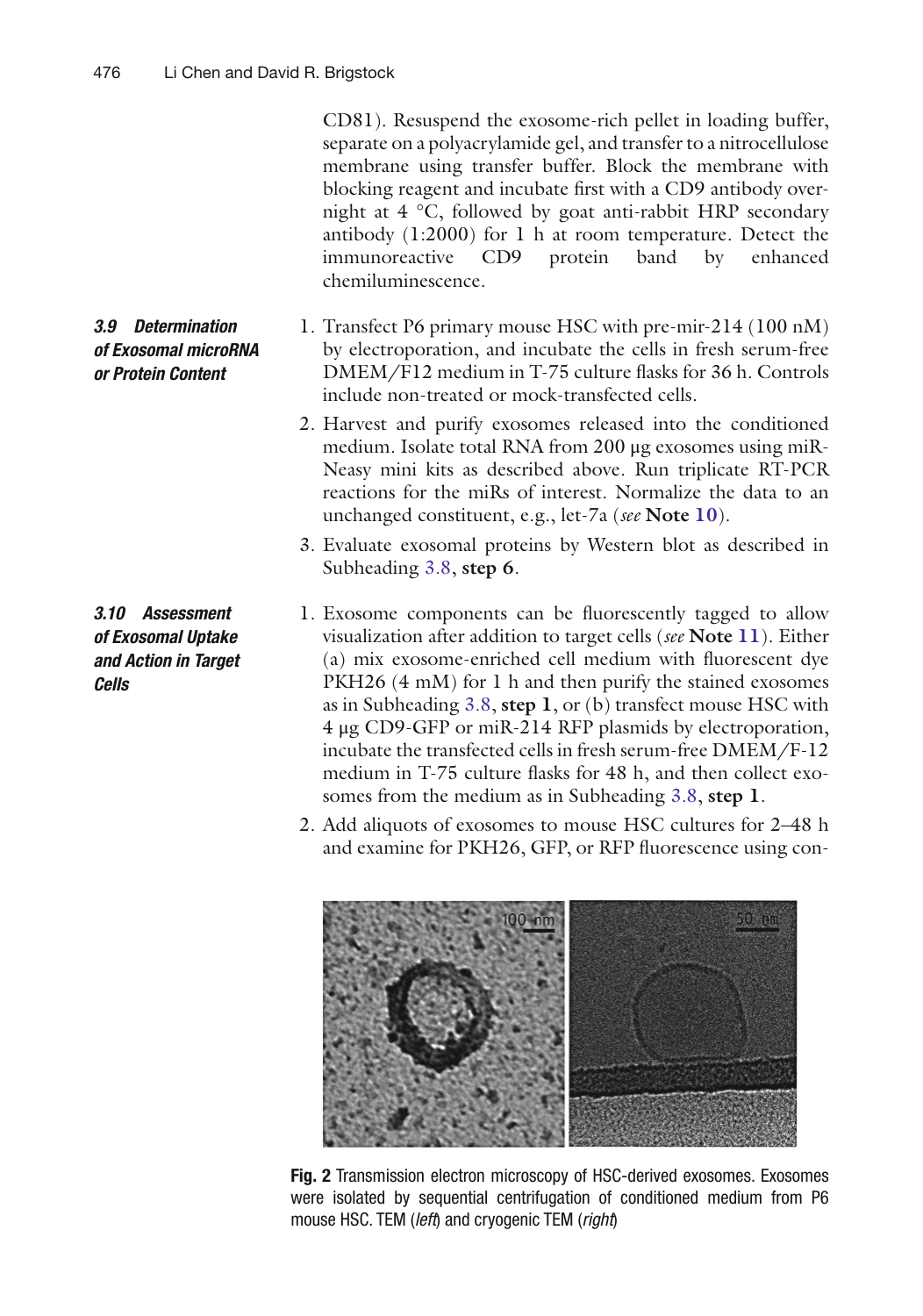focal microscopy(Fig. 3). Alternatively, wash the recipient cells with PBS, lyse the cells in RIPA buffer, and measure fluorescent intensity of cell lysates .

 3. Exosome effects in recipient cells are assessed by determining changes in levels of key target molecules (e.g., CCN2, αSMA, collagen  $1(\alpha 1)$  at the RNA or protein level). Alternatively, the effects can be measured in terms of altered activity of relevant gene reporters that were transfected into the recipient prior to exosome treatment.

The Culture-Insert is made from biocompatible silicone material and is divided into two wells by a central silicone wall that can be cut away and removed from the system (Fig. [4](#page-13-0)) ( *see* **Note [12](#page-13-0)**).

1. Seed cells in coculture system: *Exosome donor cells*: Freshly isolated donor mouse HSC (<48 h of culture) contain high endogenous levels of miR-214( *see* **Note [13](#page-13-0)**). Prepare cell suspension and add 70  $\mu$ l of HSC (approx. 10<sup>4</sup> cells) into one well. Some wells also receive GW4849 to inhibit exosome production (*see* **Note [14](#page-13-0)**). HSC donor cells can also be fluorescently stained using the methods described in Subheading [3.10.](#page-11-0) Incubate the cells at 37 °C and 5%  $CO<sub>2</sub>$  as usual for 12 h. *Exosome recipient cells*: Recipient HSC contain the parental miR-Selection Fire-Ctx lentivector or the same vector containing either wild-type or mutant CCN2 3′-UTR. Prepare cell suspension and add 70  $\mu$ l of HSC (approx. 10<sup>4</sup> cells) into the other well. Incubate at 37 °C and  $5\%$  CO<sub>2</sub> for 12 h.



 **Fig. 3** Uptake of HSC-derived exosomes by other HSC. HSCs were incubated for 12 h with exosomes purified from HSC-conditioned medium that had been stained with PKH26. Recipient HSCs were visualized for exosome fluorescence (*red*) and DAPI immunofluorescence (*blue*) by confocal microscopy

*3.11 Demonstration of Cell–Cell Exosomal Communication Using a Coculture Syste m*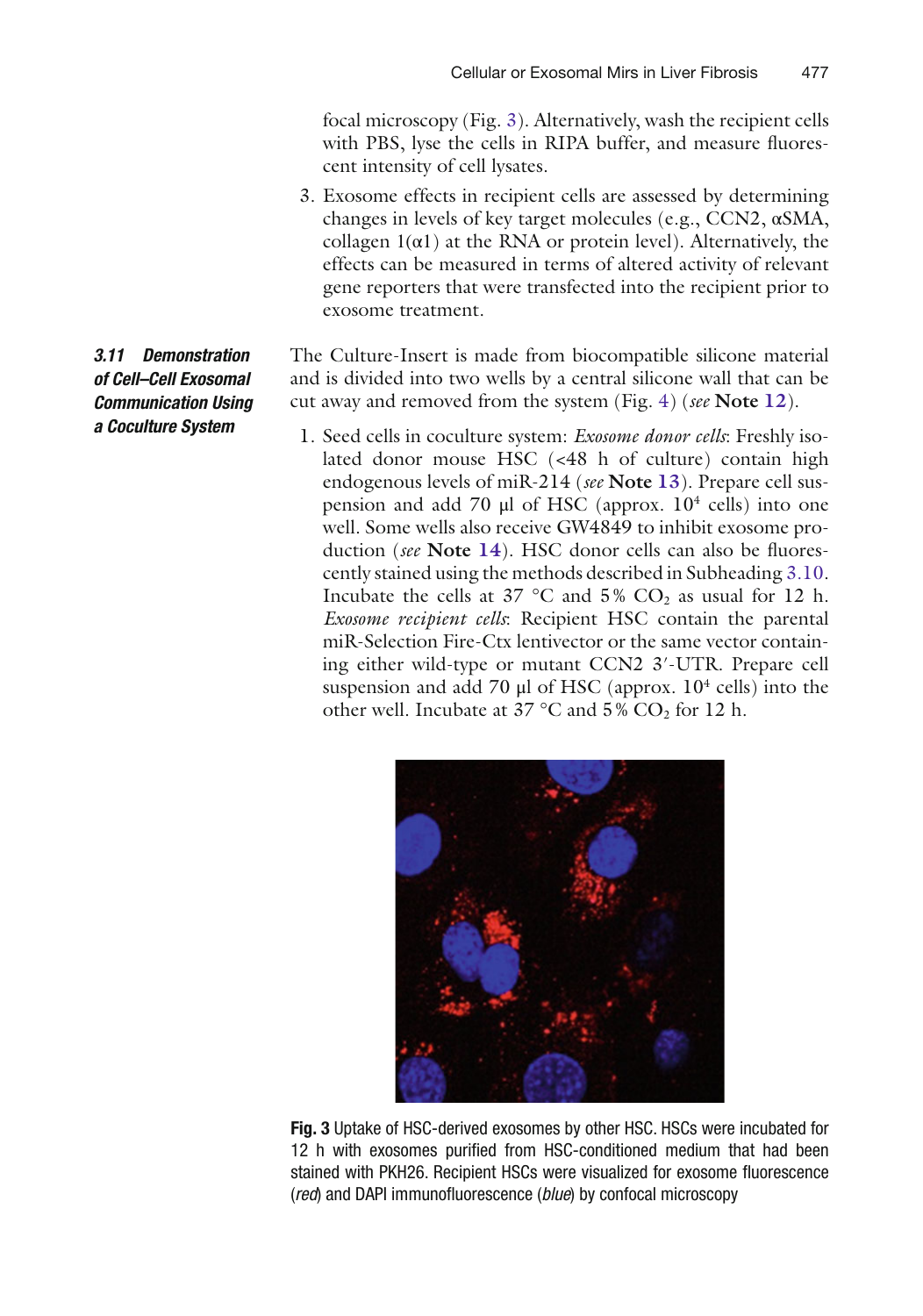<span id="page-13-0"></span>

 **Fig. 4** HSC coculture for assessing exosomal release and uptake of miR-214 . The coculture device comprises two silicone micro-culture wells  $(0.22 \text{ cm}^2 \text{ growth area per well})$  separated by a shared silicone wall. Approximately 10<sup>4</sup> donor HSCs are placed in one well in 70  $\mu$ l medium for 12 h, with or without GW4869. Meanwhile, ~10<sup>4</sup> recipient HSCs transfected with wild-type or mutant CCN2 3'-UTR miR-Selection Fire-Ctx lentivector or the parental vector control are placed in the other well in 70  $\mu$ l medium for 12 h. The central divider is then removed and the cells are cocultured for a further 24 h prior to analysis by luciferase or cytotoxic assays. *Luc* luciferase, *WT* wild-type, *MUT* mutant

- 2. Carefully excise the silicone wall between to the two cell cultures and allow direct communication between the cells for the next 24 h ( *see* **Note 15**).
- 3. If donor cells were stained (e.g., using PKH26, GFP, RFP, SYTO RNA Select Green), assess transfer of the stain to recipient cells by direct fluorescence microscopy (*see* Note 16).
- 4. Measure the luciferase activity in triplicate in recipient cells using the dual luciferase reporter assay system. Firefly luciferase activity in miR-214 -transfected cells is compared to that in nontransfected cells, with Renilla luciferase activity used for normalization. Luciferase activity is decreased upon exposure of the recipient cells to the donor cells. Proof that donor exosomes are mediating this effect will be seen by failure of CCN2-UTR activity to be regulated in the presence of GW4869-treated donor cells. Proof that exosomally delivered miR-214 directly targets CCN2-UTR is shown by failure of luciferase activity to be regulated in recipient cells transfected with the mutant CCN2-UTR.

#### **4 Notes**

- 1. Freshly isolated HSCs contain cytoplasmic lipid dropletswhich are visualized by uptake of oil red O stain. Fix the cells in icecold  $4\%$  paraformaldehyde in PBS for 20 min at room temperature prior to incubation for 10 min in a saturated solution of oil red O (Polysciences, Warrington, PA) in isopropanol (Sigma-Aldrich).
- 2. Prepare all solutions using RNase-free water.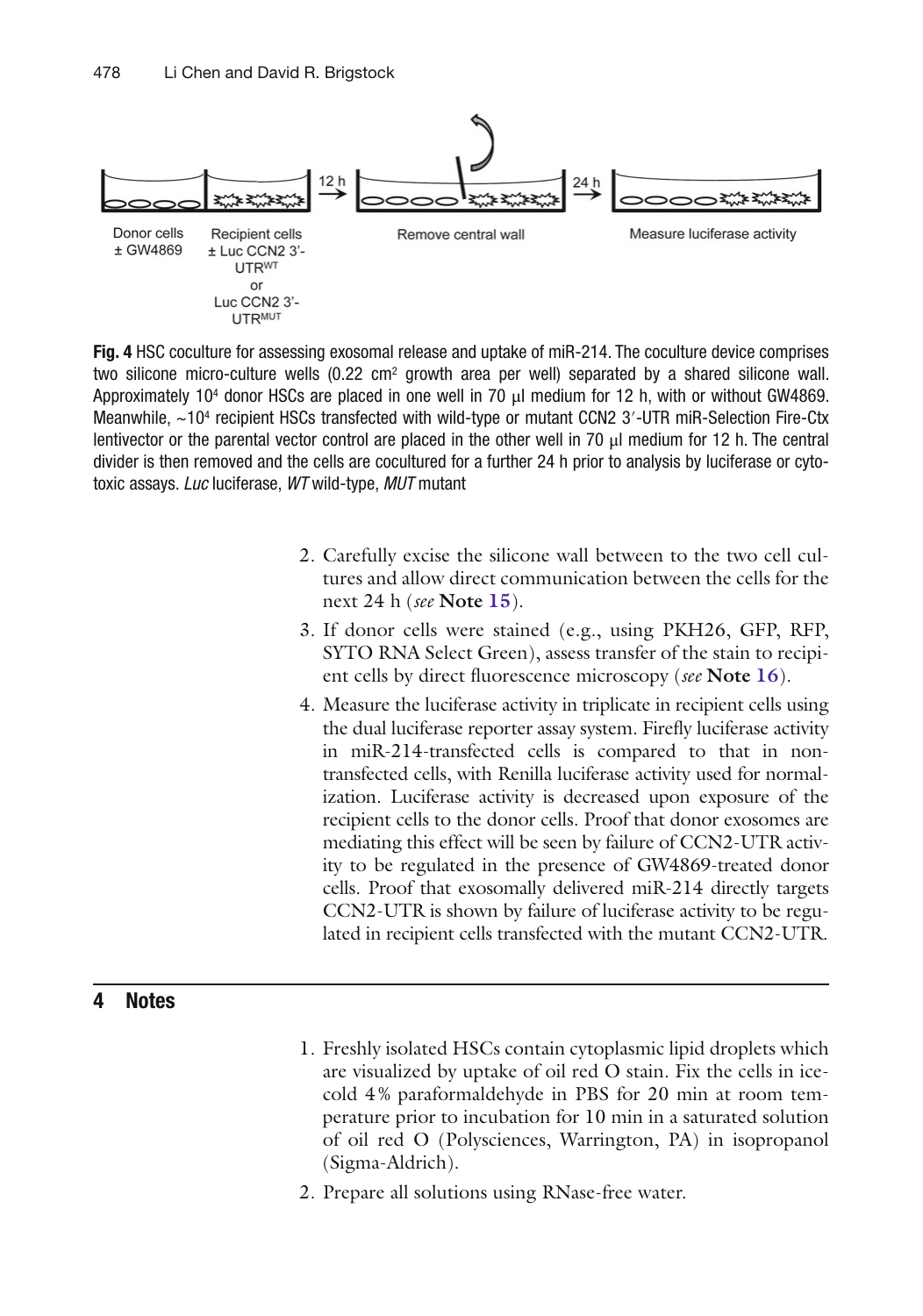- 3. The Proteinase-K concentration range must be optimized for individual tissues. It is recommended to test with  $2.5 \mu g/ml$  in mouse.
- 4. For identifying the optimal probe concentration, it is recommended to test the double-DIG-labeled  $LNA<sup>TM</sup>$  microRNA probe and the LNA™ scrambled microRNA probe at 1–200 nM. Denature the LNA<sup>™</sup> probes at 90 °C for 4 min before using.
- 5. For identifying the optimal hybridization temperature , it is recommended to test at 55 °C. At low temperature the  $LNA^{TM}$ probes give higher signal, but the risk of cross-hybridization to highly similar sequences is increased. However, the LNA™ probes give weaker signal at high temperature.
- 6. The Proteinase-K concentration range must be optimized for individual cells. It is recommended to test with  $1 \mu g/ml$ .
- 7. For identifying the optimal probe concentration, it is recommended to test the double-DIG-labeled LNA™ microRNA probe and the LNA™ scrambled microRNA probeat 1–200 nM. Denature the LNA<sup>™</sup> probes at 90 °C for 4 min before using.
- 8. To gain the highest transfection efficiency or gene expression activity, it is recommended to use electroporation system for transfection.
- 9. Cryogenic TEM preserves the structure of exosomes and allows visualization of exosomes as translucent particles with an outer bilayer membrane [ [16\]](#page-15-0).
- 10. To identify optimal reference gene(s), it is recommended to test stable microRNAs or small RNAs (e.g., 5S rRNA, U6 snRNA) as controls  $[17-19]$ .
- 11. Alternatively, stain the cells with SYTO RNASelect green (Thermofisher). This selectively stains RNA, resulting in a fluorescent signal in exosomes that can be subsequently detected in the target cells, indicative of exosomally delivered RNA.
- 12. Use specified immersion oils (Immersol 518F and Immersol W2010 from Zeiss, or Immersion liquid from Leica) when applying to oil immersion objectives. The use of a nonrecommended oil could lead to the damage of the plastic material and the objective.
- 13. If endogenous levels of the miR of interest are low in the donor cells, then they can be transfected with the appropriate miR mimic, with or without a fluorescent tag.
- 14. GW4869 blocks neutral sphingomyelinase2 (nSMase2) which is required for the biosynthesis of ceramide on which exosome production is dependent. Alternatively, use siRNA to block nSMase 2 or components of exosome biogenic pathways (e.g., Rab proteins).